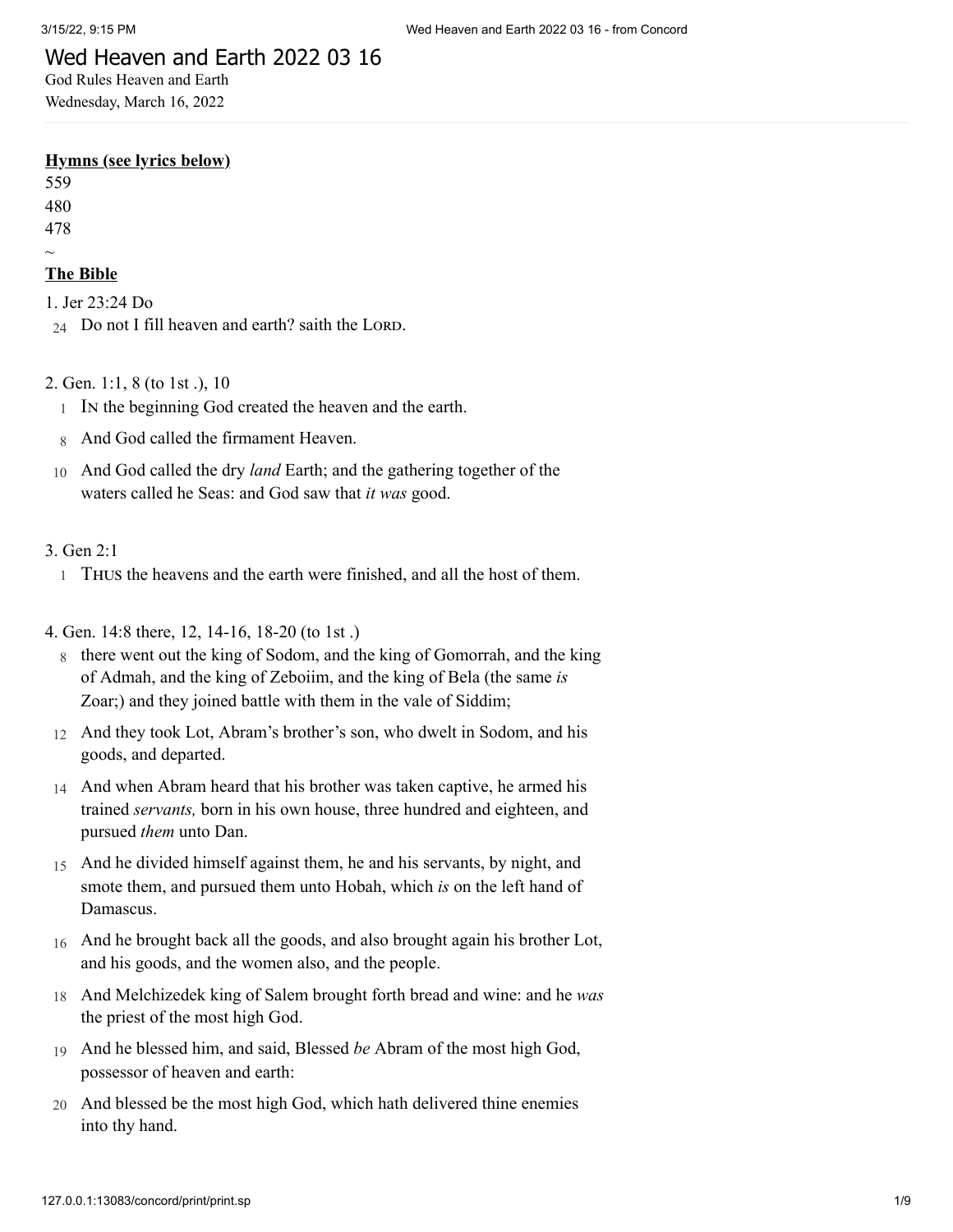5. [Deut. 3:24](http://www.concordworks.com/citation/Deut.%203:24)

24 O Lord God, thou hast begun to shew thy servant thy greatness, and thy mighty hand: for what God *is there* in heaven or in earth, that can do according to thy works, and according to thy might?

### 6. [Deut. 4:39](http://www.concordworks.com/citation/Deut.%204:39)

39 Know therefore this day, and consider *it* in thine heart, that the LORD he *is* God in heaven above, and upon the earth beneath: *there is* none else.

# 7. [Deut. 10:14](http://www.concordworks.com/citation/Deut.%2010:14)

14 Behold, the heaven and the heaven of heavens *is* the LORD's thy God, the earth *also,* with all that therein *is*.

# 8. [Josh. 2:11 the](http://www.concordworks.com/citation/Josh.%202:11%20the)

11 the Lord your God, he *is* God in heaven above, and in earth beneath.

# 9. [I Kings 8:22 Solomon, 23, 27](http://www.concordworks.com/citation/I%20Kings%208:22%20Solomon,%2023,%2027)

- 22 Solomon stood before the altar of the LORD in the presence of all the congregation of Israel, and spread forth his hands toward heaven:
- 23 And he said, LORD God of Israel, *there is* no God like thee, in heaven above, or on earth beneath, who keepest covenant and mercy with thy servants that walk before thee with all their heart:
- 27 But will God indeed dwell on the earth? behold, the heaven and heaven of heavens cannot contain thee; how much less this house that I have builded?

# 10. [II Kings 19:14-17 2nd Hezekiah, 19](http://www.concordworks.com/citation/II%20Kings%2019:14-17%202nd%20Hezekiah,%2019)

- 14 Hezekiah went up into the house of the LORD, and spread it before the LORD.
- 15 And Hezekiah prayed before the LORD, and said, O LORD God of Israel, which dwellest *between* the cherubims, thou art the God, *even* thou alone, of all the kingdoms of the earth; thou hast made heaven and earth.
- 16 LORD, bow down thine ear, and hear: open, LORD, thine eyes, and see: and hear the words of Sennacherib, which hath sent him to reproach the living God.
- 17 Of a truth, LORD, the kings of Assyria have destroyed the nations and their lands,
- 19 Now therefore, O Lord our God, I beseech thee, save thou us out of his hand, that all the kingdoms of the earth may know that thou *art* the LORD God, *even* thou only.

### 11. [Ps. 57:5](http://www.concordworks.com/citation/Ps.%2057:5)

5 Be thou exalted, O God, above the heavens; *let* thy glory *be* above all the earth.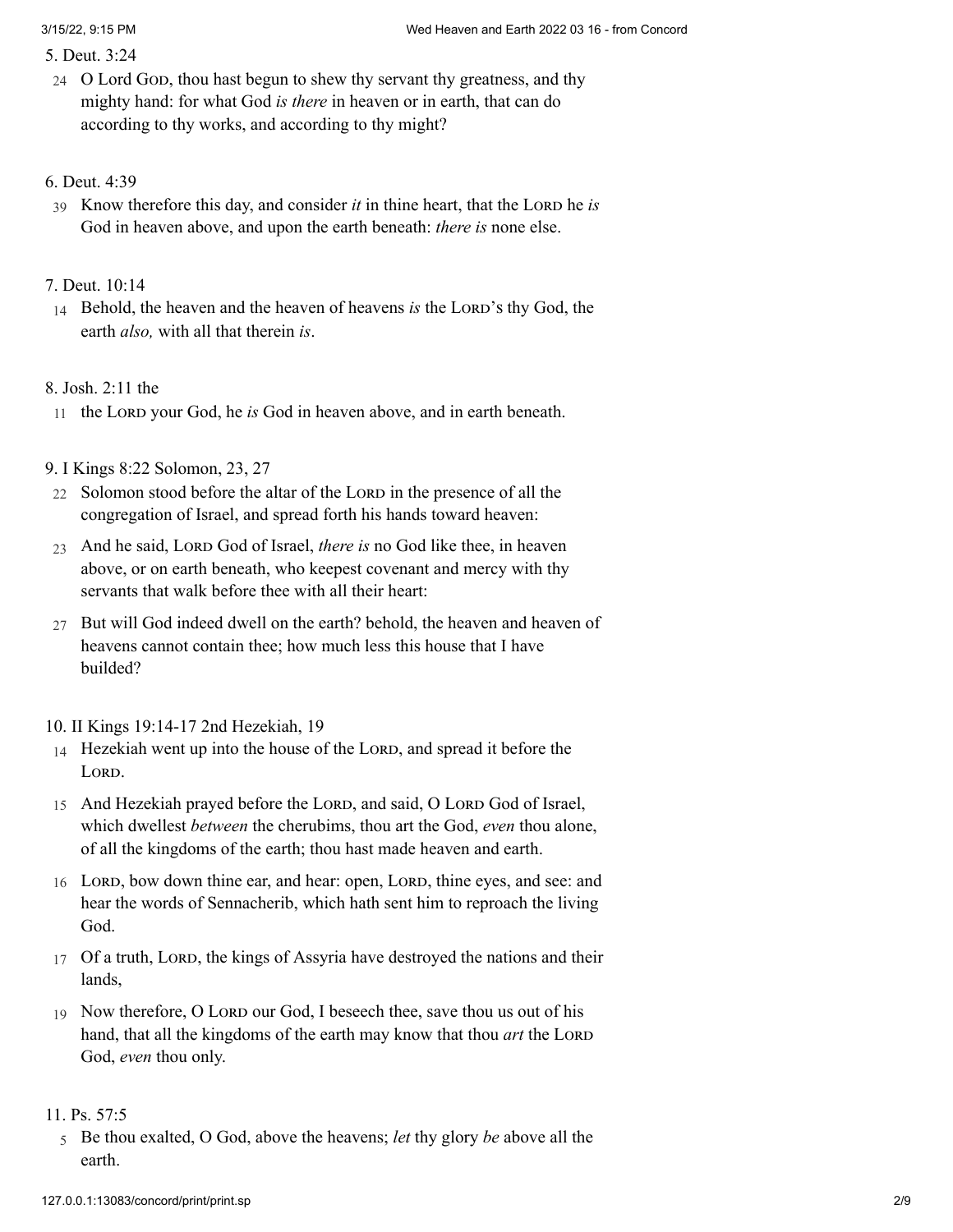12. [Ps. 68:6-8, 11](http://www.concordworks.com/citation/Ps.%2068:6-8,%2011)

- 6 God setteth the solitary in families: he bringeth out those which are bound with chains: but the rebellious dwell in a dry *land*.
- 7 O God, when thou wentest forth before thy people, when thou didst march through the wilderness; Selah:
- 8 The earth shook, the heavens also dropped at the presence of God: *even* Sinai itself *was moved* at the presence of God, the God of Israel.
- 11 The Lord gave the word: great *was* the company of those that published *it*.

#### 13. [Isa. 42:5, 8](http://www.concordworks.com/citation/Isa.%2042:5,%208)

- 5 Thus saith God the LORD, he that created the heavens, and stretched them out; he that spread forth the earth, and that which cometh out of it; he that giveth breath unto the people upon it, and spirit to them that walk therein:
- 8 I *am* the LORD: that *is* my name: and my glory will I not give to another, neither my praise to graven images.

14. [Isa. 45:18 I am](http://www.concordworks.com/citation/Isa.%2045:18%20I%20am)

18 I *am* the LORD; and *there is* none else.

#### 15. [Jer. 32:17-23 \(to 1st ;\)](http://www.concordworks.com/citation/Jer.%2032:17-23%20(to%201st%20;))

- 17 Ah Lord God! behold, thou hast made the heaven and the earth by thy great power and stretched out arm, *and* there is nothing too hard for thee:
- 18 Thou shewest lovingkindness unto thousands, and recompensest the iniquity of the fathers into the bosom of their children after them: the Great, the Mighty God, the Lorp of hosts, *is* his name,
- 19 Great in counsel, and mighty in work: for thine eyes *are* open upon all the ways of the sons of men: to give every one according to his ways, and according to the fruit of his doings:
- 20 Which hast set signs and wonders in the land of Egypt, *even* unto this day, and in Israel, and among *other* men; and hast made thee a name, as at this day;
- 21 And hast brought forth thy people Israel out of the land of Egypt with signs, and with wonders, and with a strong hand, and with a stretched out arm, and with great terror;
- 22 And hast given them this land, which thou didst swear to their fathers to give them, a land flowing with milk and honey;
- 23 And they came in, and possessed it;

### 16. [Acts 3:1-8](http://www.concordworks.com/citation/Acts%203:1-8)

1 Now Peter and John went up together into the temple at the hour of prayer, *being* the ninth *hour*.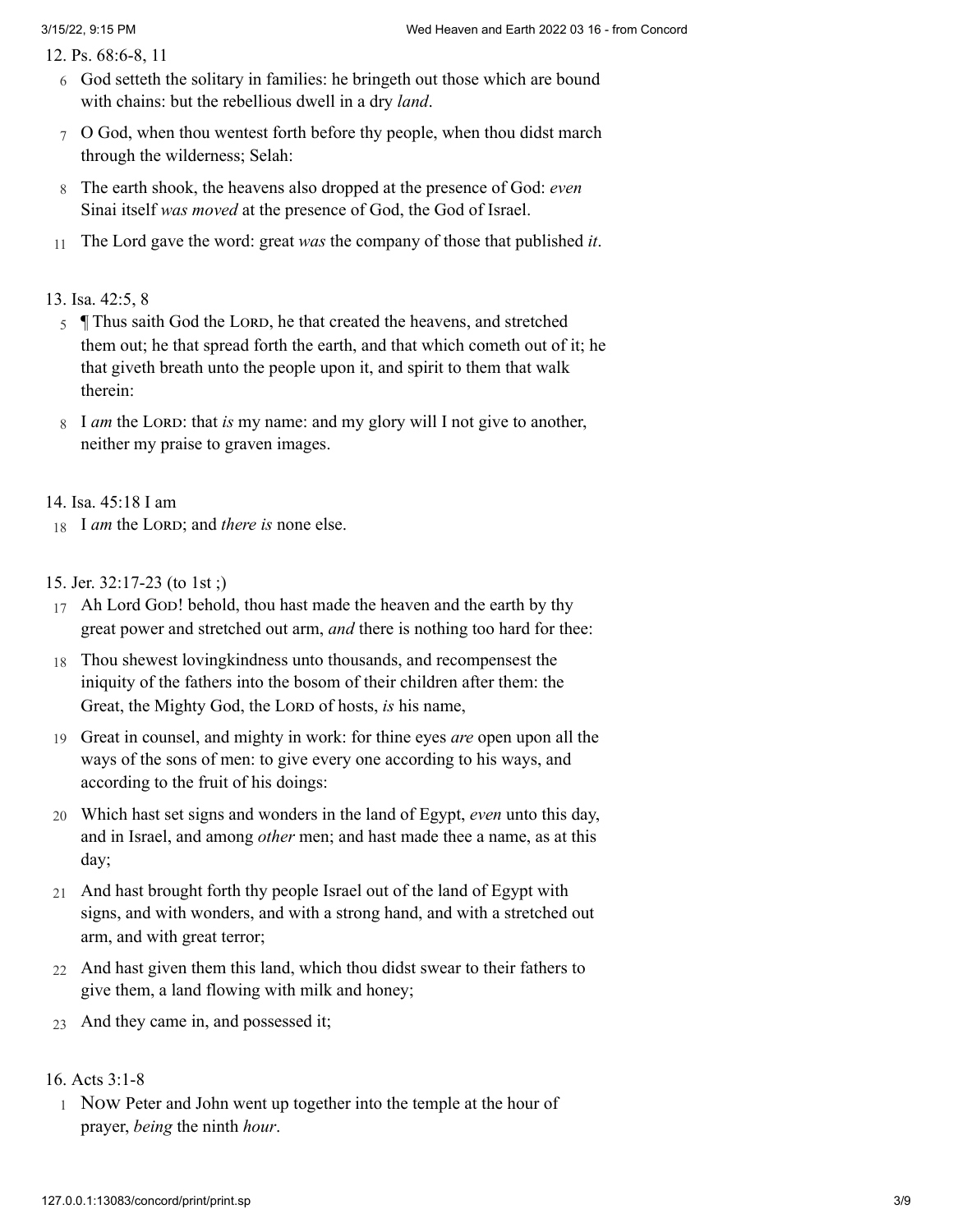- 2 And a certain man lame from his mother's womb was carried, whom they laid daily at the gate of the temple which is called Beautiful, to ask alms of them that entered into the temple;
- 3 Who seeing Peter and John about to go into the temple asked an alms.
- 4 And Peter, fastening his eyes upon him with John, said, Look on us.
- 5 And he gave heed unto them, expecting to receive something of them.
- 6 Then Peter said, Silver and gold have I none; but such as I have give I thee: In the name of Jesus Christ of Nazareth rise up and walk.
- 7 And he took him by the right hand, and lifted *him* up: and immediately his feet and ankle bones received strength.
- 8 And he leaping up stood, and walked, and entered with them into the temple, walking, and leaping, and praising God.
- 17. [Acts 4:24 2nd they](http://www.concordworks.com/citation/Acts%204:24%202nd%20they)
- 24 they lifted up their voice to God with one accord, and said, Lord, thou *art* God, which hast made heaven, and earth, and the sea, and all that in them is:

## 18. [II Chron. 2:12 Blessed \(to 3rd ,\)](http://www.concordworks.com/citation/II%20Chron.%202:12%20Blessed%20(to%203rd%20,))

- 12 Blessed *be* the LORD God of Israel, that made heaven and earth,
- 19. [II Chron. 6:14 O \(to ;\)](http://www.concordworks.com/citation/II%20Chron.%206:14%20O%20(to%20;))
- 14 O Lord God of Israel, *there is* no God like thee in the heaven, nor in the earth;

#### 20. [Ps. 108:5](http://www.concordworks.com/citation/Ps.%20108:5)

- 5 Be thou exalted, O God, above the heavens: and thy glory above all the earth;
- 21. [Rev. 14:7 Fear](http://www.concordworks.com/citation/Rev.%2014:7%20Fear)
	- 7 Fear God, and give glory to him; for the hour of his judgment is come: and worship him that made heaven, and earth, and the sea, and the fountains of waters.

#### 22. [Rev 21:1 \(to ;\), 4, 5 \(to 1st .\)](http://www.concordworks.com/citation/Rev%2021:1%20(to%20;),%204,%205%20(to%201st%20.))

- 1 And I saw a new heaven and a new earth: for the first heaven and the first earth were passed away;
- 4 And God shall wipe away all tears from their eyes; and there shall be no more death, neither sorrow, nor crying, neither shall there be any more pain: for the former things are passed away.
- 5 And he that sat upon the throne said, Behold, I make all things new.

# **Science and Health with Key to the Scriptures by Mary Baker Eddy**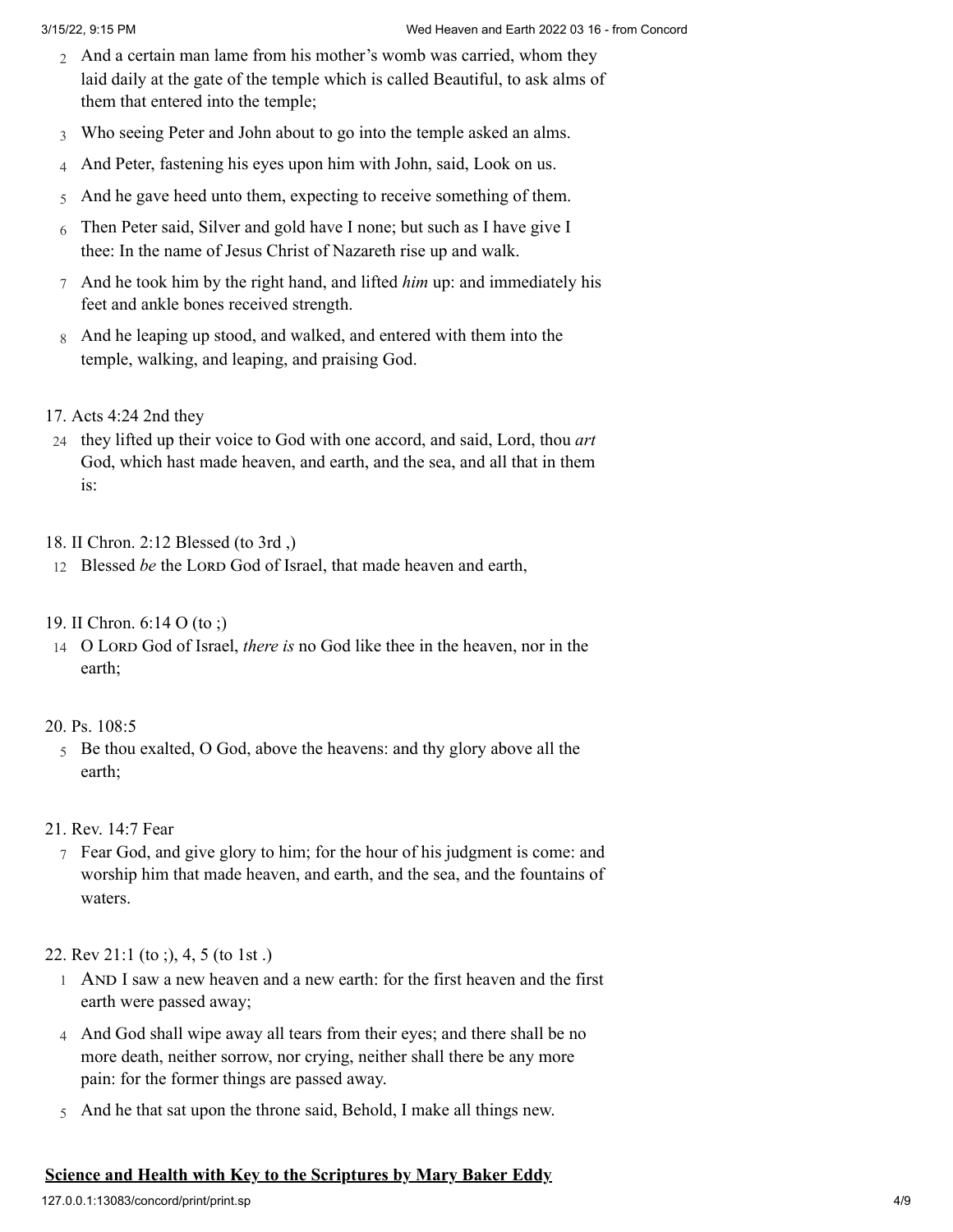#### 1. [SH 17:2-3](http://www.concordworks.com/citation/SH%2017:2-3)

*Enable us to know, — as in heaven, so on earth, — God is omnipotent, supreme.* 17:1 3

#### 2. [SH 109:32-12](http://www.concordworks.com/citation/SH%20109:32-12)

The three great verities of Spirit, omnipotence, omni-110:1 presence, omniscience, - Spirit possessing all power,

- filling all space, constituting all Science, contradict forever the belief that matter can be actual. 3
- These eternal verities reveal primeval existence as the radiant reality of God's creation,
- in which all that He has made is pronounced by His wis‐ dom good. 6

Thus it was that I beheld, as never before, the awful

- unreality called evil. The equipollence of God brought to light another glorious proposition, — man's perfectibility and the establishment of the kingdom of heaven on 9
- earth. 12

### 3. [SH 118:26](http://www.concordworks.com/citation/SH%20118:26)

The definitions of material law, as given by natural

- science, represent a kingdom necessarily divided against itself, because these definitions portray law as physical, not spiritual. Therefore they con‐ 27
- tradict the divine decrees and violate the law of Love, in which nature and God are one and the natural order of heaven comes down to earth. 30

# 4. [SH 254:31-32](http://www.concordworks.com/citation/SH%20254:31-32)

Pilgrim on earth, thy home is heaven; stranger, thou art the guest of God.

#### 5. [SH 538:17](http://www.concordworks.com/citation/SH%20538:17)

Sin, sickness, and death have

- no record in the Elohistic introduction of Genesis, in which God creates the heavens, earth, and man. Until that which contradicts the truth of being enters into the arena, 18
- evil has no history, and evil is brought into view only as the unreal in contradistinction to the real and eternal. 21

#### 6. [SH 556:5](http://www.concordworks.com/citation/SH%20556:5)

- These false beliefs 3
- will disappear, when the radiation of Spirit destroys forever all belief in intelligent matter. Then will the new heaven and new earth appear, for the for-6
- mer things will have passed away. 9
- 7. [SH 263:7-10](http://www.concordworks.com/citation/SH%20263:7-10)

God's allness learned

**Certain** contradictions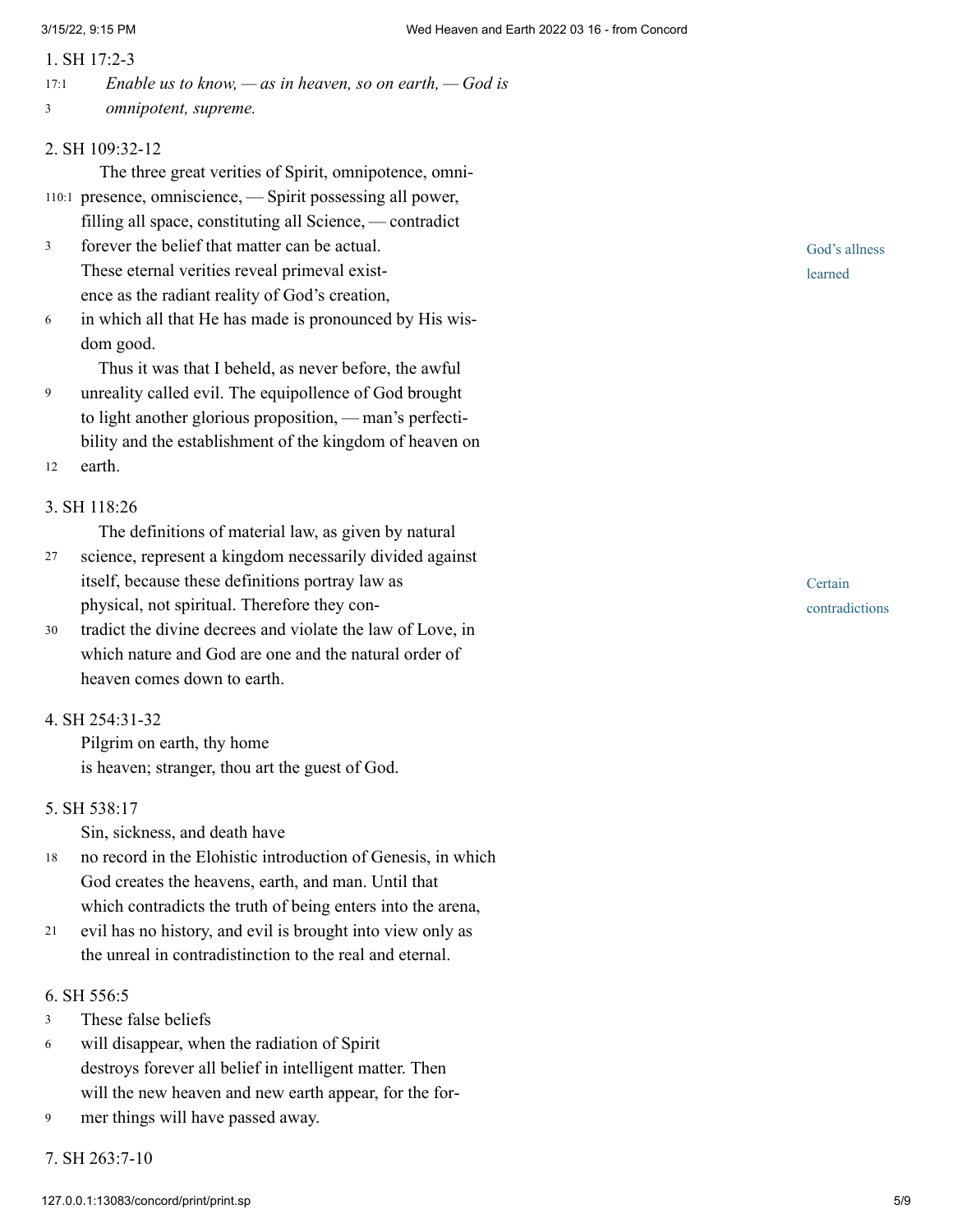When mortal man blends his thoughts of existence with the spiritual and works only as God works,

he will no longer grope in the dark and cling to earth because he has not tasted heaven. 9

### 8. [SH 339:20-25 As](http://www.concordworks.com/citation/SH%20339:20-25%20As)

As the mythology of pagan Rome has yielded

- to a more spiritual idea of Deity, so will our material theories yield to spiritual ideas, until the finite gives place to the infinite, sickness to health, 21
- sin to holiness, and God's kingdom comes "in earth, as it is in heaven." 24

### 9. [SH 479:18-29](http://www.concordworks.com/citation/SH%20479:18-29)

- "In the beginning God created the heaven and the earth. And the earth was without form, and void; and darkness was upon the face of the deep." 18
- (Genesis i. 1, 2.) In the vast forever, in the Science and truth of being, the only facts are Spirit and its innumerable creations. Darkness and chaos 21
- are the imaginary opposites of light, understanding, and eternal harmony, and they are the elements of nothingness. 24
- We admit that black is not a color, because it reflects no light. So evil should be denied identity or power, because it has none of the divine hues. 27

#### 10. [SH 480:5](http://www.concordworks.com/citation/SH%20480:5)

If there is no spiritual reflection, then

there remains only the darkness of vacuity and not a trace of heavenly tints. 6

# 11. [SH 502:22-27](http://www.concordworks.com/citation/SH%20502:22-27)

*Genesis* i. 1. In the beginning God created the heaven and the earth.

The infinite has no beginning. This word *beginning* is employed to signify *the only*, — that is, the eternal verity and unity of God and man, including 24

the universe. 27

#### 12. [SH 543:31-15](http://www.concordworks.com/citation/SH%20543:31-15)

The text, "In the day that the Lord God [Jehovah God] made the earth and the heavens," introduces the 544:1 record of a material creation which followed the spiritual,

- — a creation so wholly apart from God's, that Spirit
- had no participation in it. In God's creation 3

Mortal man a mis-creator

Basis of health and immortality

Chaos and darkness

Spiritual reflection

Ideas and identities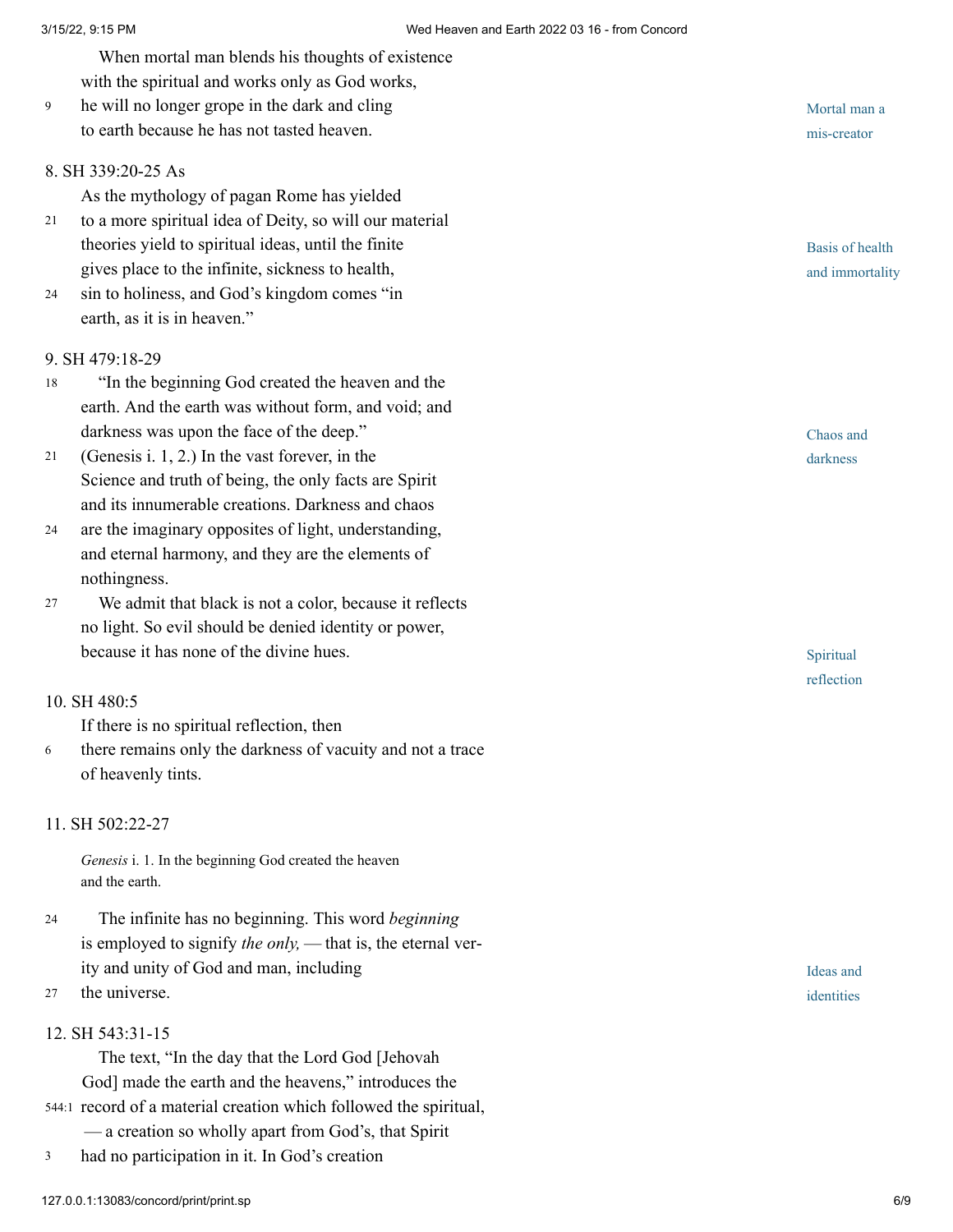ideas became productive, obedient to Mind.

There was no rain and "not a man to till the ground."

- Mind, instead of matter, being the producer, Life was self-sustained. Birth, decay, and death arise from the material sense of things, not from the spiritual, for in 6
- the latter Life consisteth not of the things which a man eateth. Matter cannot change the eternal fact that man exists because God exists. Nothing is new to the 9
- infinite Mind. 12

In Science, Mind neither produces matter nor does matter produce mind. No mortal mind has the might

or right or wisdom to create or to destroy. 15

#### 13. [SH 572:19-25](http://www.concordworks.com/citation/SH%20572:19-25)

In Revelation xxi. 1 we read: — 

And I saw a new heaven and a new earth: for the first heaven and the first earth were passed away; and there was no more sea. 21

The Revelator had not yet passed the transitional stage in human experience called death, but he already saw a new heaven and a new earth. 24

#### 14. [SH 573:3-9](http://www.concordworks.com/citation/SH%20573:3-9)

- The Revelator was on our plane of existence, while yet beholding what the eye cannot see, — that which is invisible to the uninspired thought. This testimony of Holy 3
- Writ sustains the fact in Science, that the heavens and earth to one human consciousness, that consciousness which God bestows, are spiritual, while to another, the 6
- unillumined human mind, the vision is material. 9

#### 15. [SH 536:4](http://www.concordworks.com/citation/SH%20536:4)

In St.

John's vision, heaven and earth stand for spir‐

- itual ideas, and the sea, as a symbol of tempest-tossed human concepts advancing and receding, is represented as having passed away. The divine understanding reigns, 6
- is *all,* and there is no other consciousness. 9

#### 16. [SH 91:1](http://www.concordworks.com/citation/SH%2091:1)

- The Revelator tells us of "a new heaven and a new earth." Have you ever pictured this heaven and 91:1
- earth, inhabited by beings under the control of supreme wisdom? 3



First evil suggestion

Man's present possibilities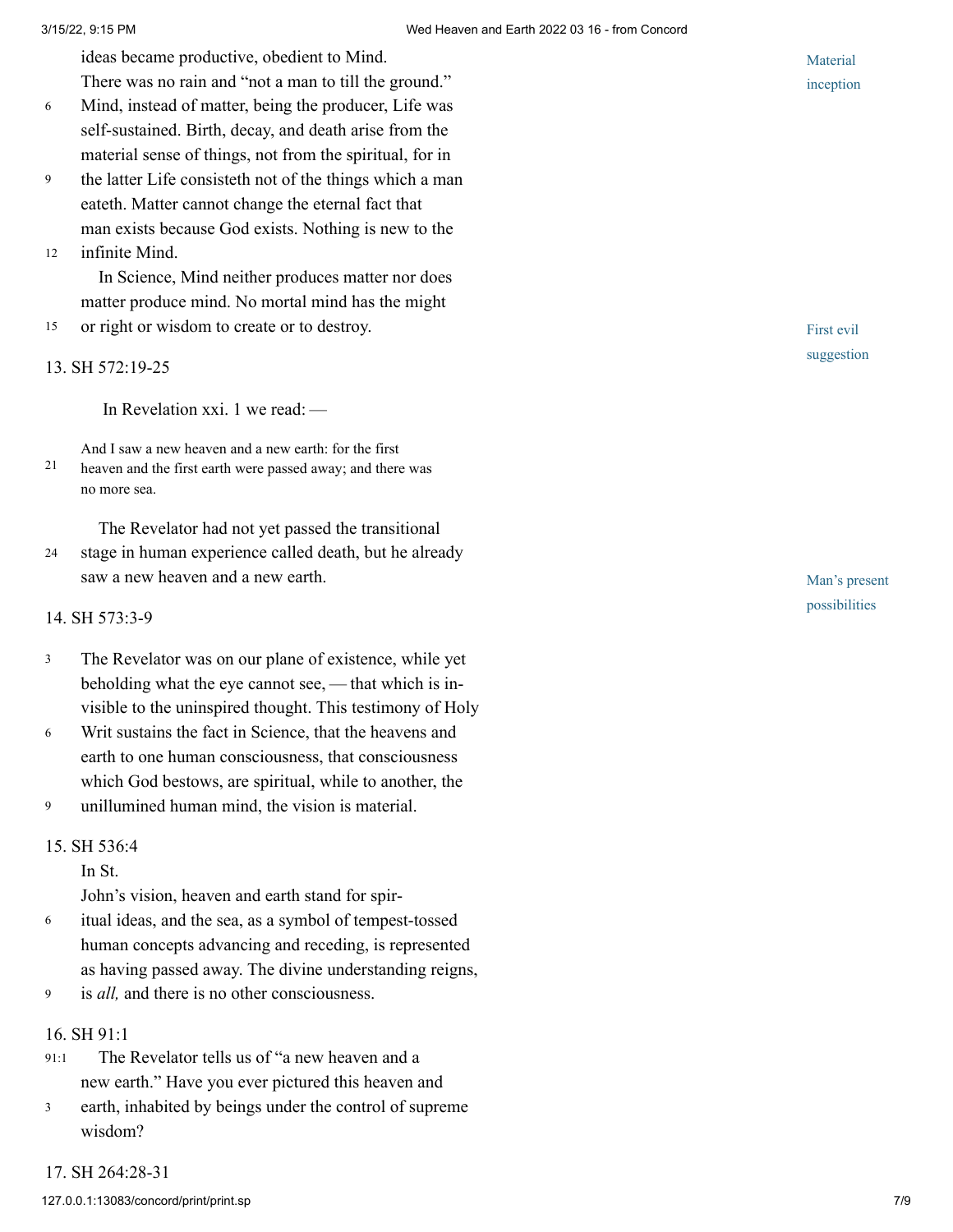When we learn the way in Christian Science and recognize man's spiritual being, we shall behold and under‐

stand God's creation, — all the glories of earth and heaven and man. 30

# **Hymns**

**#559**  $\sim$ 

Our Father which art in heaven, Hallowed be thy name. Thy kingdom come. Thy will be done in earth, as it is in heaven. Give us this day our daily bread; And forgive us our debts, as we forgive our debtors. And lead us not into temptation, But deliver us from evil: For thine is the kingdom, and the power, and the glory, forever. Amen.

For thine is the kingdom, and the power, and the glory, forever. Amen.

# **#480**

 $\sim$ 

 $\sim$ 

 $\sim$ 

Hymn 72 in the 1932 Hymnal\*

Glory be to God on high, God whose glory fills the sky; Peace on earth to man is given, Man, the well-beloved of heaven. Father-Mother, in Your love, Send Your blessings from above; Let Your light, Your truth, Your peace Bid all strife and tumult cease.  $\sim$ 

Mark the wonders of God's hand: Power no empire can withstand; Wisdom, angels' glorious theme; Goodness one eternal stream. Let all the people raise the song, Endless thanks to God belong; Hearts o'erflowing with Love's praise, Join the hymns your voices raise.

#### $\sim$ **#478**

 $\sim$ 

 $\sim$ 

Hymns 66 and 421 in the 1932 Hymnal\*

From these Your children gathered in Your name, From hearts made whole, from lips redeemed from woe,